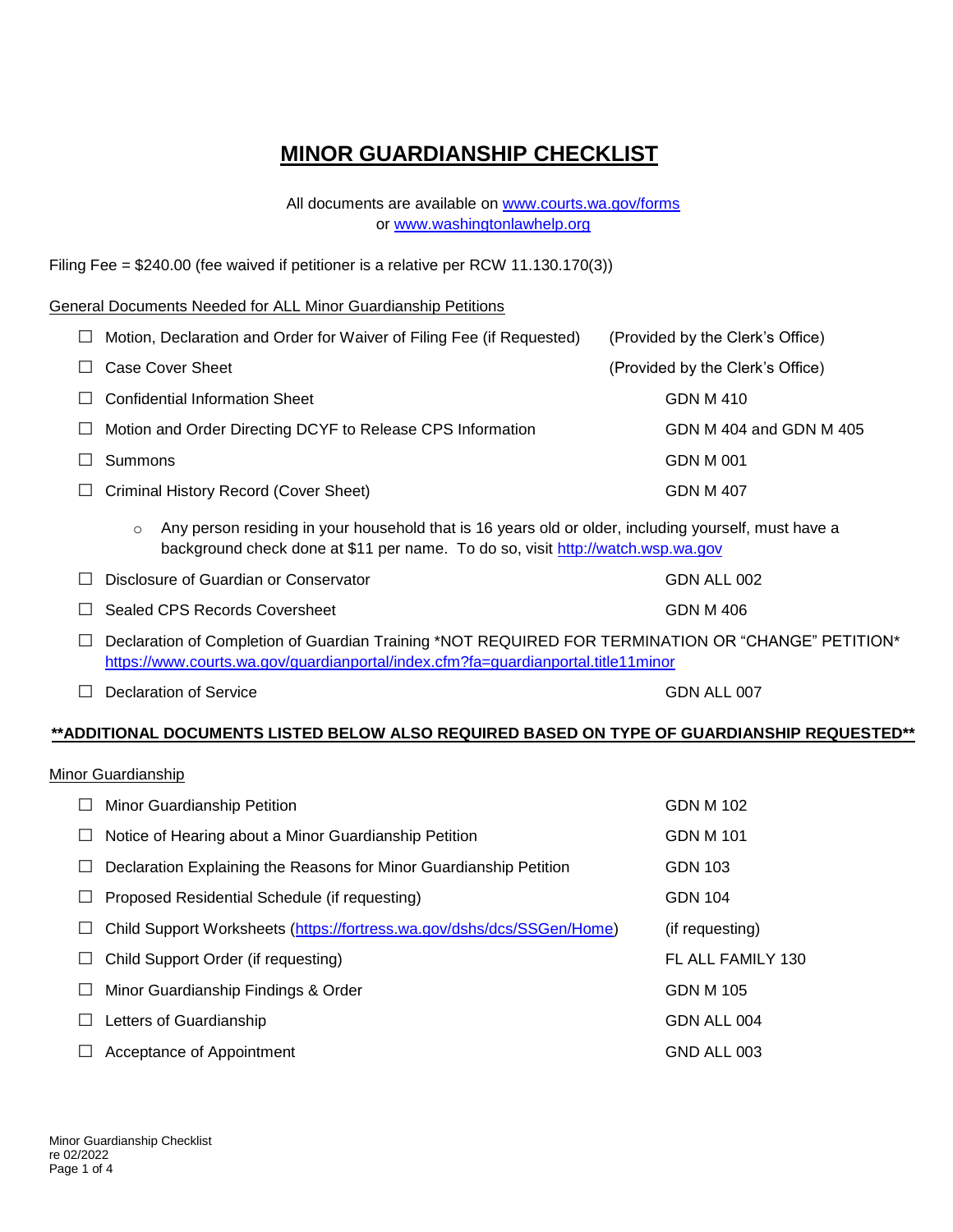### Emergency Minor Guardianship

|            | <b>Emergency Minor Guardianship Petition</b>                                                                  | <b>GDN M 202</b>        |
|------------|---------------------------------------------------------------------------------------------------------------|-------------------------|
|            | Emergency Minor Guardianship Order                                                                            | <b>GDN M 203</b>        |
|            | Notice of Hearing about an Emergency Minor Guardianship Petition                                              | <b>GDN M 201</b>        |
|            | Letters of Guardianship                                                                                       | GDN ALL 004             |
|            | Acceptance of Appointment                                                                                     | GND ALL 003             |
|            |                                                                                                               |                         |
|            | <b>Immediate Emergency Guardianship</b>                                                                       |                         |
| ⊔          | Motion for Immediate Order-Emergency Guardianship & Restraining<br>Order (Ex Parte)                           | <b>GDN M 204</b>        |
| ⊔          | Immediate Order & Hearing Notice - Emergency Minor Guardianship<br>& Restraining Order                        | <b>GDN M 205</b>        |
|            | Terminate or Change a Minor Guardianship or Non-Parent Custody Order                                          |                         |
| ப          | Petition to Terminate or Change Minor Guardianship or Non-Parent<br><b>Custody Order</b>                      | <b>GDN M 502</b>        |
|            | Order on Petition to Terminate or Change Minor Guardianship or Non-Parent<br><b>Custody Order</b>             | <b>GDN M 503</b>        |
| ப          | Notice of Hearing about Terminating or Changing a Minor Guardianship                                          | <b>GDN M 501</b>        |
|            | Criminal History Record (Cover Sheet) (required only if seeking a termination)                                | <b>GDN M 407</b>        |
|            | Sealed CPS Records Coversheet (required <i>only</i> if seeking a termination)                                 | <b>GDN M 406</b>        |
|            | Motion and Order Directing DCYF to Release CPS Information<br>(required <i>only</i> if seeking a termination) | GDN M 404 and GDN M 405 |
|            | <b>Respond to ANY Minor Guardianship</b>                                                                      |                         |
|            | Objection to Minor Guardianship<br>$\Box$                                                                     | <b>GDN M 301</b>        |
|            | Parent's Consent to Minor Guardianship<br>⊔                                                                   | <b>GDN M 304</b>        |
|            | Motion to Appoint Lawyer<br>$\Box$                                                                            | GDN ALL 021             |
|            | <b>Order Appointing Lawyer</b>                                                                                | GDN ALL 022             |
|            | <b>Financial Declaration</b><br>ΙI                                                                            | FL ALL FAMILY 131       |
|            | <b>Extending an Emergency Guardianship</b>                                                                    |                         |
|            | Motion (to Extend Emergency Guardianship)<br>$\Box$                                                           | FL ALL FAMILY 181       |
|            | Declaration<br>$\Box$                                                                                         | FL ALL FAMILY 135       |
|            | Notice of Hearing<br>$\Box$                                                                                   | <b>GDN M 201</b>        |
| $\Box$     | Emergency Minor Guardianship Order                                                                            | <b>GDN M 203</b>        |
|            | Letters of Guardianship<br>$\Box$                                                                             | GDN ALL 004             |
|            | Acceptance of Appointment<br>Ш                                                                                | GND ALL 003             |
| re 02/2022 | Minor Guardianship Checklist                                                                                  |                         |

Page 2 of 4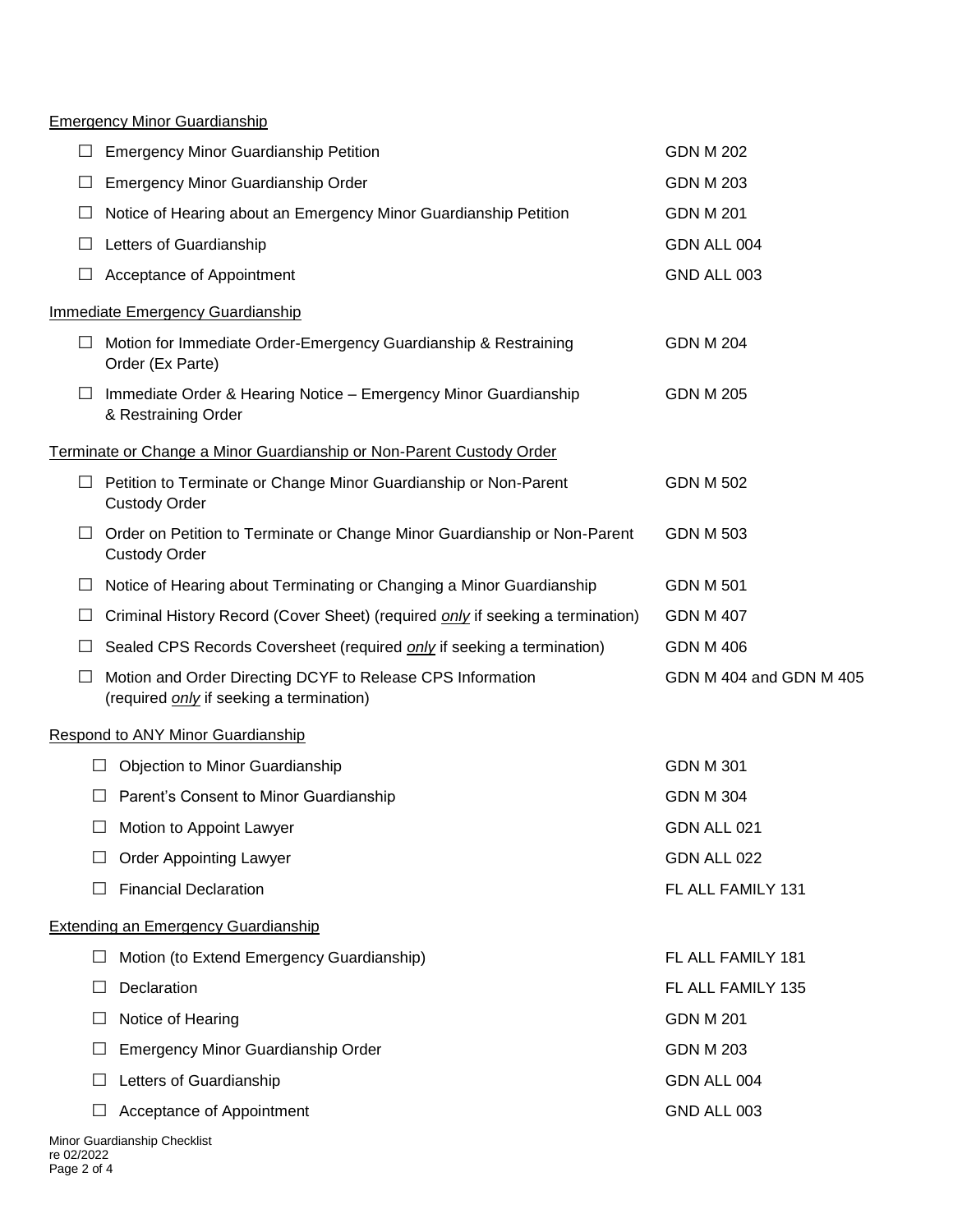## **Procedural Instructions: (read through all paragraphs)**

- 1. Once the forms are filled out completely, bring the original documents (must be single sided) to the Clerk's Office (1116 W. Broadway, Room 300) for filing (or see #7 below for electronic filing). Make your own copies before filing unless you want to purchase copies from the Clerk's Office. One copy is for you to keep, and the other copies must be served on the parents and any other involved party as required. YOU cannot serve the other parties. The person who serves the other parties must complete and sign the Declaration of Service form. Make a copy for yourself.
- 2. After the parties have been served, file the Declaration of Service form with the Superior Court Clerk, Room 300. Put the date stamp on your copy.
- 3. The \$240 filing fee must be paid (if required), or an Order Waiving Fees must be signed, at the time of filing.
- 4. Guardianship law in Washington requires that a person who will serve as a guardian learn about the duties and responsibilities of guardianship. That training may be accessed here:

<https://www.courts.wa.gov/guardianportal/index.cfm?fa=guardianportal.title11minor>

- 5. A non-Emergency Minor Guardianship Hearing must be scheduled and a Notice of Hearing must be filed at the time the non-Emergency Minor Guardianship case is started. When you file the case in the Clerk's Office (Room 300) you will need to wait for the case information to be added. You will see a "Status Conference" date on the order that assigns your Judge and Court Commissioner. Put that date on your Notice of Hearing. File the original and serve all other parties with a copy of that Notice as well as the Domestic Case Assignment Notice and Order.
- 6. If you are asking the court to approve an Immediate Emergency Guardianship, the court will first ask you if you have given notice to the parents and other parties entitled to notice (if applicable). If you have not given notice, you must prove that the minor will suffer irreparable harm if you give notice. If the court determines notice is required to be given to the parents and other parties entitled to notice, it shall be no less than five (5) days, or as authorized by the court. Immediate Emergency Guardianship requests are decided by the court in Room 202, the ex parte court. Please check the court's website for the hours of operation for this courtroom.
- 7. If you filed both an Emergency Minor Guardianship and a Minor Guardianship, they need to be assigned to the same judicial officers. If there are conflicts or issues with the assignment, go to the Family Law Center (Room 200) for assistance.
- 8. If the court appoints you as an Emergency Minor Guardian or a Minor Guardian, you must get Letters of Guardianship certified by the Clerk's office in Room 300. (Form GDN ALL 004).
- 9. If an extension of the Emergency Guardianship order is requested, a hearing must be scheduled with the assigned court commissioner, at least 14 days prior to the expiration date. 14 days' notice to the other parties is required.
- 10. Spokane County Superior Court documents can be filed electronically. [www.truefiling.com](http://www.truefiling.com/) If you have questions, please contact the Clerk's office at (509) 477-2211 option 6.